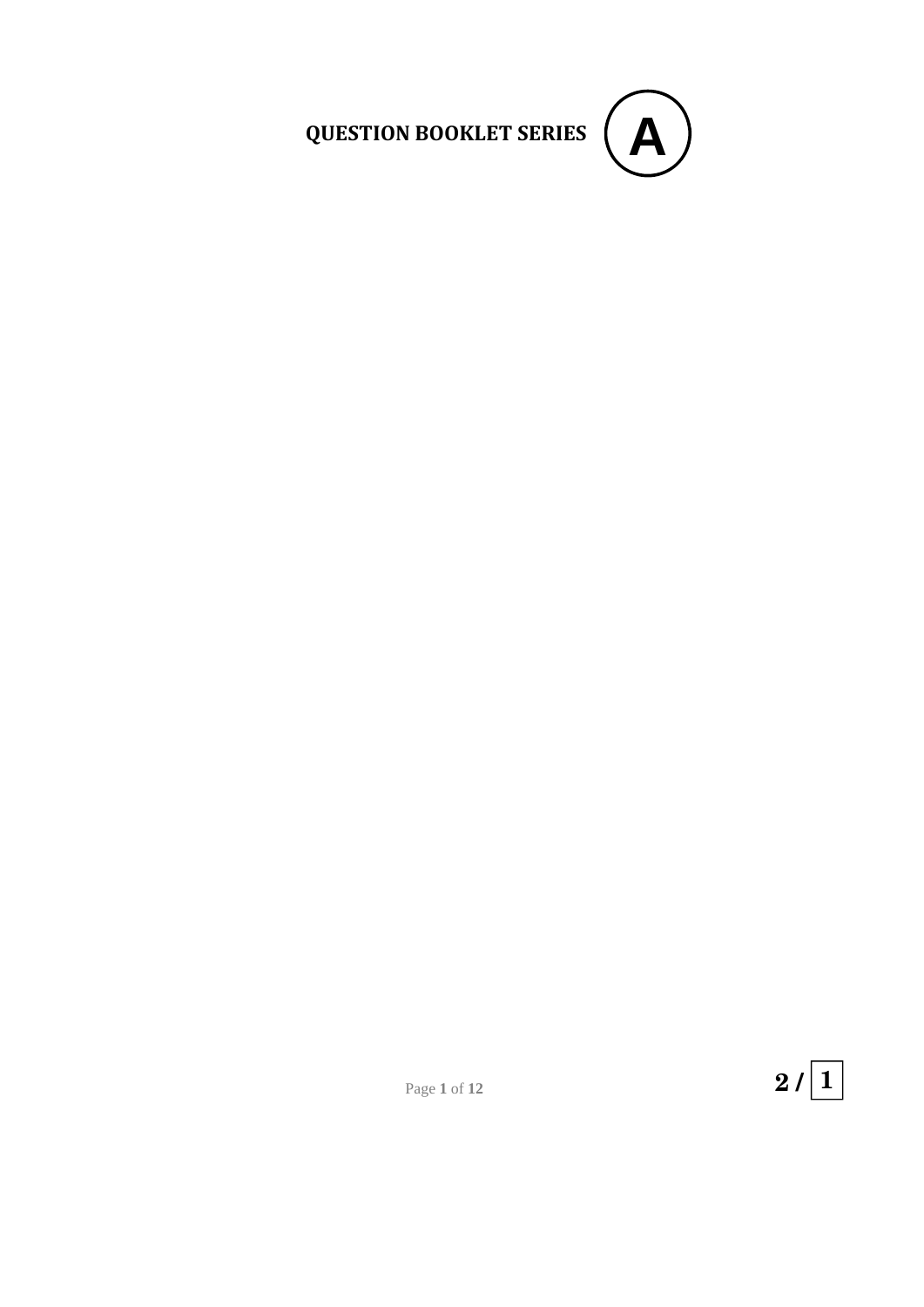$\curvearrowright$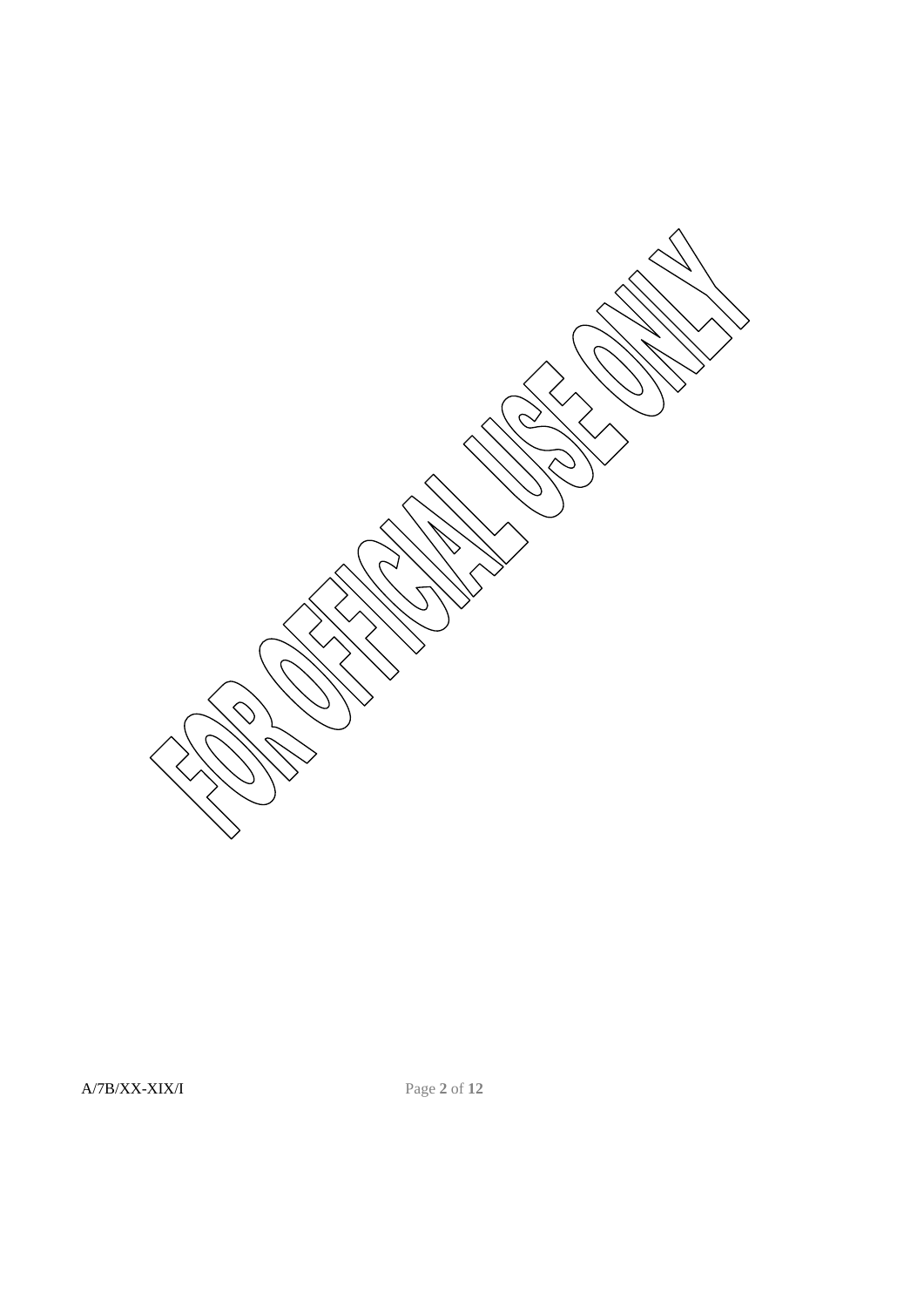Questions 1 to 22 are multiple choice questions. Please read the question carefully and select **your response from the options provided. The correct answer must be marked in the OMR** Questions 1 to 22 are multiple choice questions. Please read the question carefully and select<br>your response from the options provided. The correct answer must be marked in the OMR<br>answer sheet provided separately. Do not lead to disqualification.

Question Nos. 1 to 14 carry 1.0 mark each.

 $O1.$ he icon below is associated with:



**Booklet "A"**

(C C) Labour

- (B) Gay (D) Transgender
- Q2. Match the following line strokes with the related tools with which they were created, depicted in sequence from left to right.



- (A A) Pen, Flat b brush, Calligr Round brush
- (B) Calligraphy pen, Round brush, Pen, Flat brush
- (C C) Pen, Roun d brush, Call ligraphy pen n, Flat brush
- (D D) Calligraph hy pen, Flat b brush, Pen, R Round brush
- Q3. Which textile craft does the image below represent?



- (A) Kalamkari
- (C C) Ikkat
- ?<br>(B) Tie and d dye (Bandh hani)
- (D) Block print
- Q4. Which of the following DOES NOT belong with the rest?
	- (A A) Wool
	- (C C) Jute
- (B) Cotton
	- (D) Coir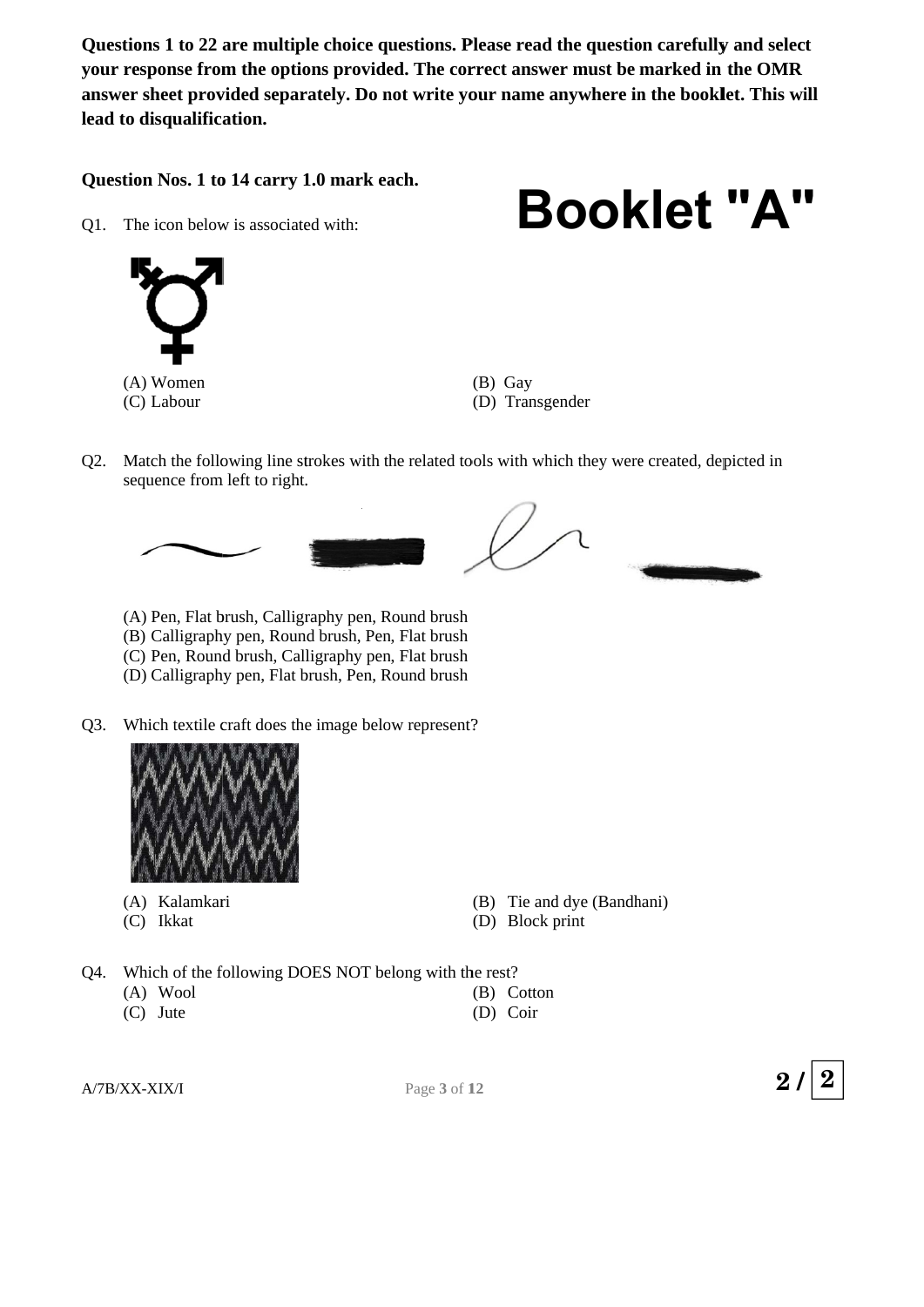Q5. Which of these dance forms is NOT a classical dance form?

- (A) Bharatnatyam (B) Manipuri (C) Odissi (D) Bihu
	-

Q6. Annapurna Devi was a famous player of which instrument?

(A) Sitar (B) Sarod (C) Surbahar (D) Sarangi

Q7. What is the inspiration for the design of the front portion of the Japanese bullet train?

- (A) Cheetah (B) Eagle
- (C) Kingfisher (D) Dolphin

Q8. During ancient times, people used to navigate with the help of ………………..

- 
- (C) The Pole star (D) Birds

Q9. Which of the following Indian personalities is NOT known as an artist**?**

- (A) Raja Ravi Verma (B) Raja Rammohan Roy
- (C) Rabindranath Tagore (D) Ramkinkar Baij

Q10. Which is the highest sporting award in India?

- (A) Rajiv Gandhi Khel Ratna Award (B) Dronacharya Award
- (C) Dhyan Chand Award (D) Maharaja Ranjit Singh Award
- Q11. Which diagram shown below can best depict the relationship between the following 4 words Boys/Girls/Sister/Sibling, where each of the categories are represented by circles/eclipses.



Q12. The weight of a mother and her child together is 70 kg. The weight of the father and the child together is 90 kg. The weight of the father and the mother together is 120 kg. What is the combined weight of the family?

| $(A)$ 100 kg         | (B) $150 \text{ kg}$ |
|----------------------|----------------------|
| (C) $140 \text{ kg}$ | (D) $200 \text{ kg}$ |

- 
- (A) The planet Venus (B) The Phases of the moon
	-
	- -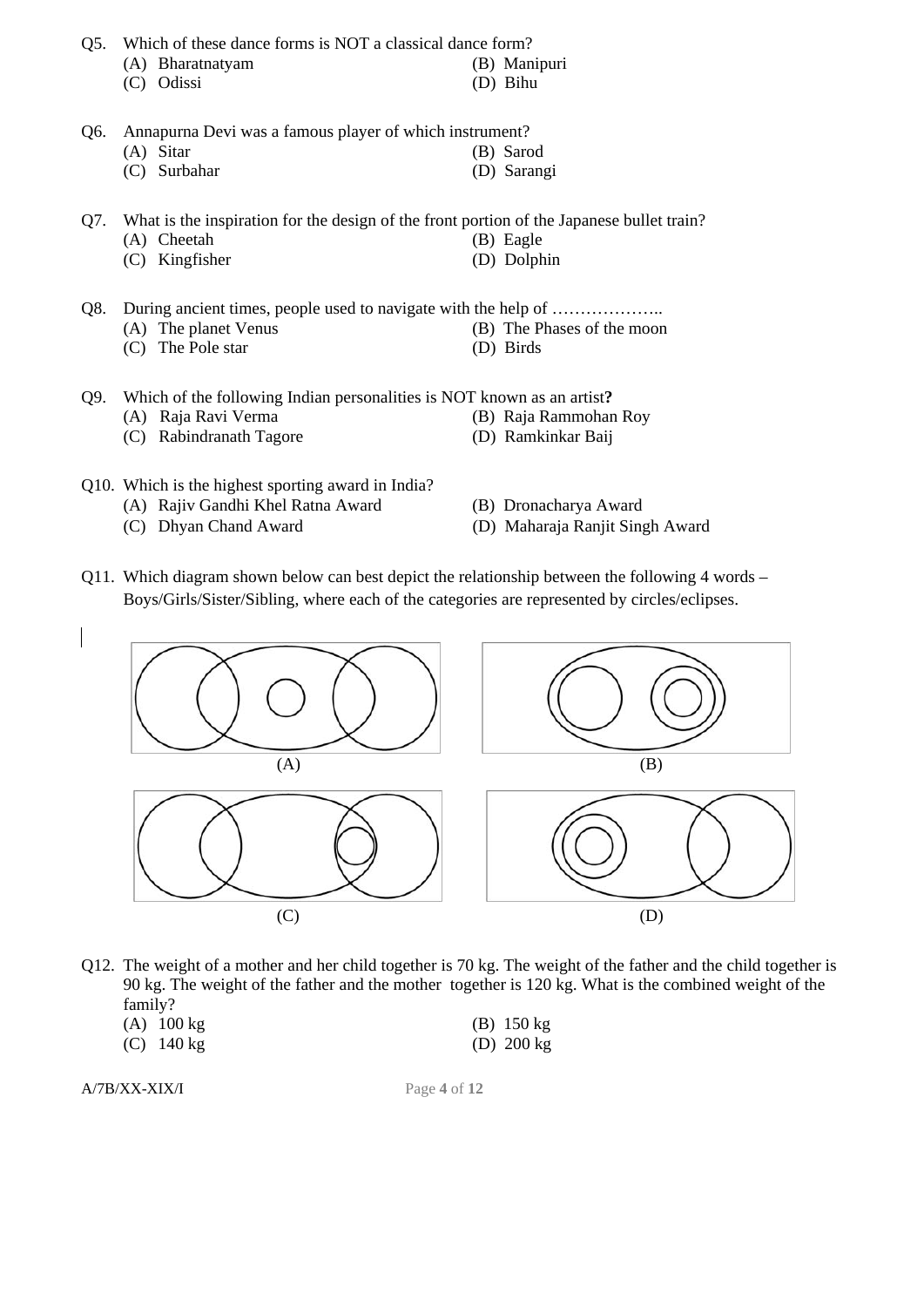Q13. Based on the graphical representation (Figure X) of the physical characteristics of the 4 rectangles  $-P$ , Q, R & S based on the four characteristics of *tall, thin, short and fat,* which of the following depiction of rectangles is correct?











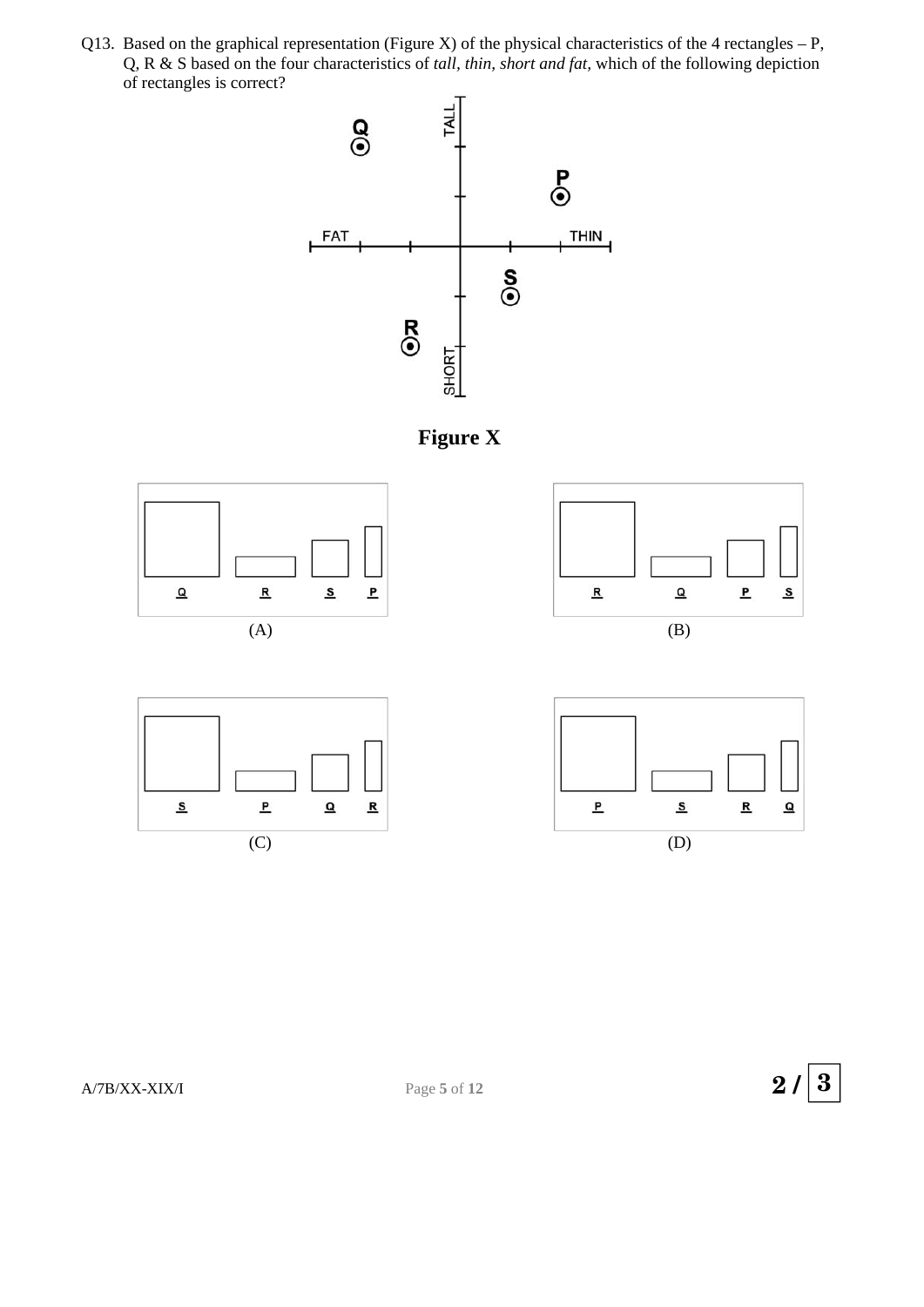Q14. If the following profile is rotated along the given axis by 360 degrees,



which of the following 3-dimensional form would be created?



## **Question Nos. 15 to 22 carry 2.0 marks each.**

Q15. In the object given below, four different orientations are shown. Identify the pattern on the face with the "question mark(?)".

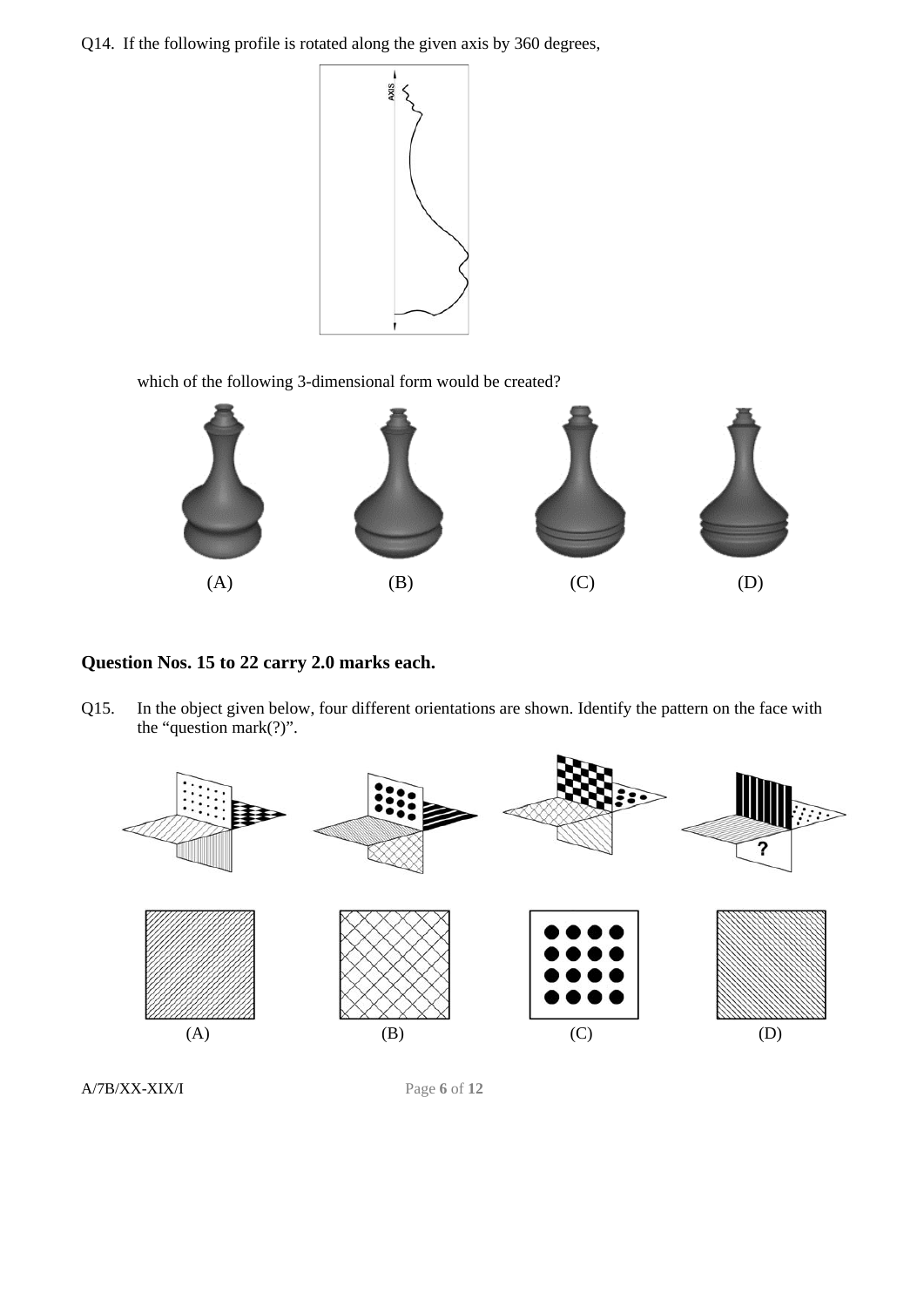

If figure "R" represents "ASC12", figure "S" represents "DES23", figure "T" represents "ASC34" and figure "U" represents "DES45", then which of the following figures will represent "DES12"?



Q17. Observe the images below and indicate which two images are equal in surface area?

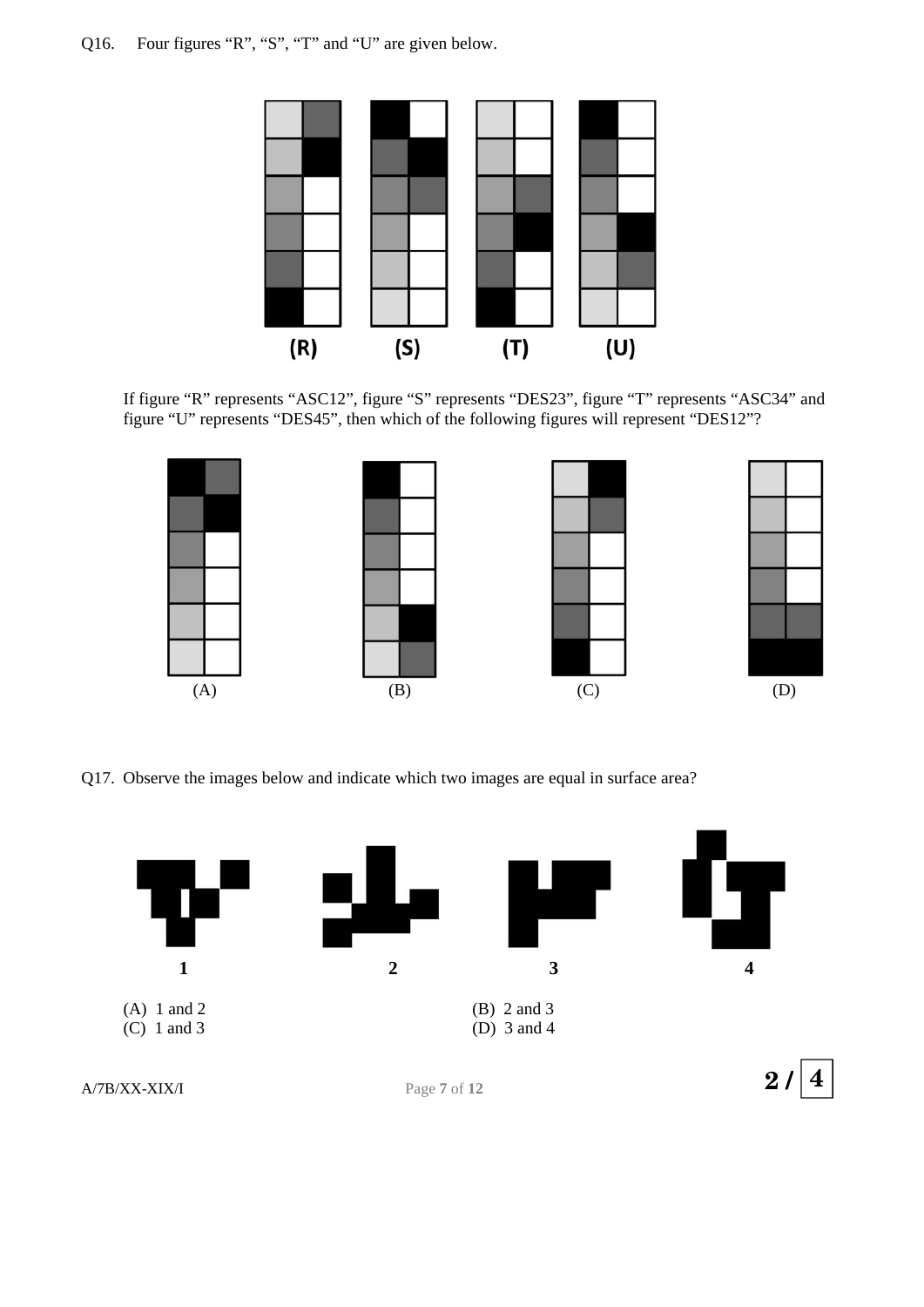Q18. How many rectangles are there in the image given below?



Q19. Identify the set of shapes which can lead to the following pattern using repetition and combination as a technique.



A/7B/XX-XIX/I Page **8** of **12**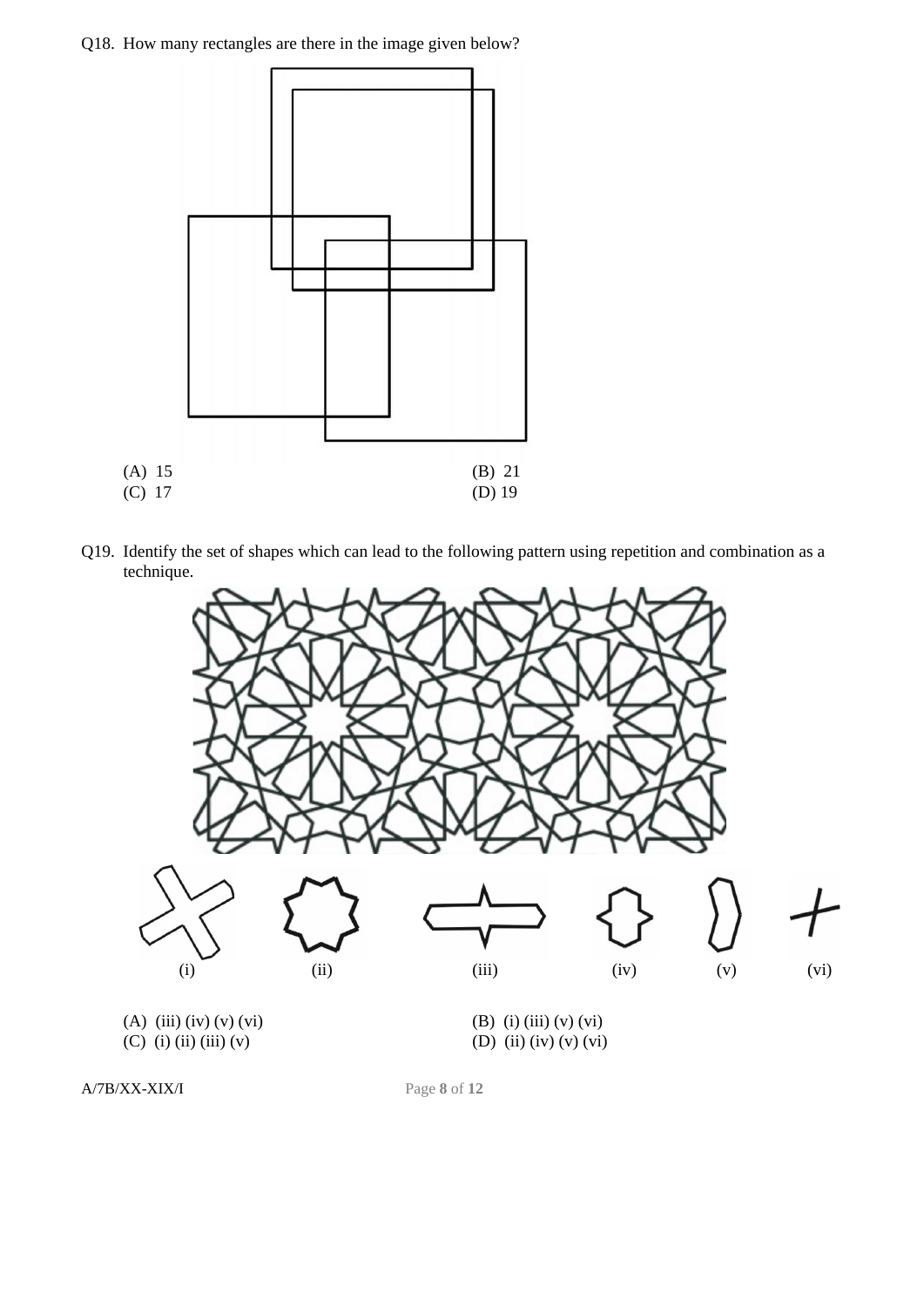Q20. Which of the papers sets when folded along the intermediate borders can form the cube as given in the image below?



Q21. Observe the image given.



Please imagine the following process –

- 1. Rotate disc "m" 90 degrees clockwise around the center "o"
- 2. Rotate disc "n" 180 degrees counter-clockwise around the center "o"
- 3. Rotate disc "p" 180 degrees clockwise around the center "o"

What will the resultant figure look like?

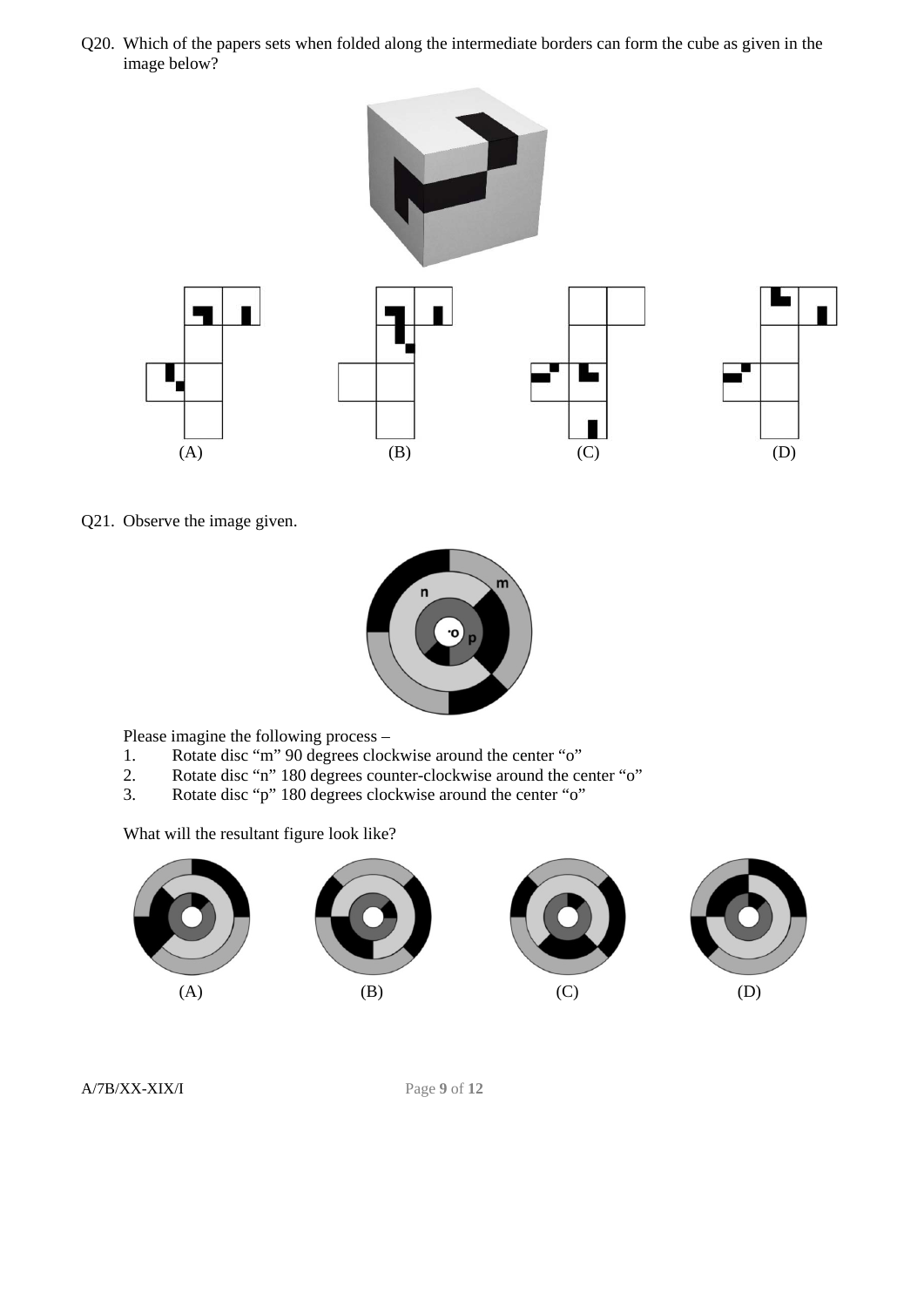Q22. Which of the following figures can be drawn, if you have to draw it without lifting your pencil and without drawing over the line(s) you have already drawn.



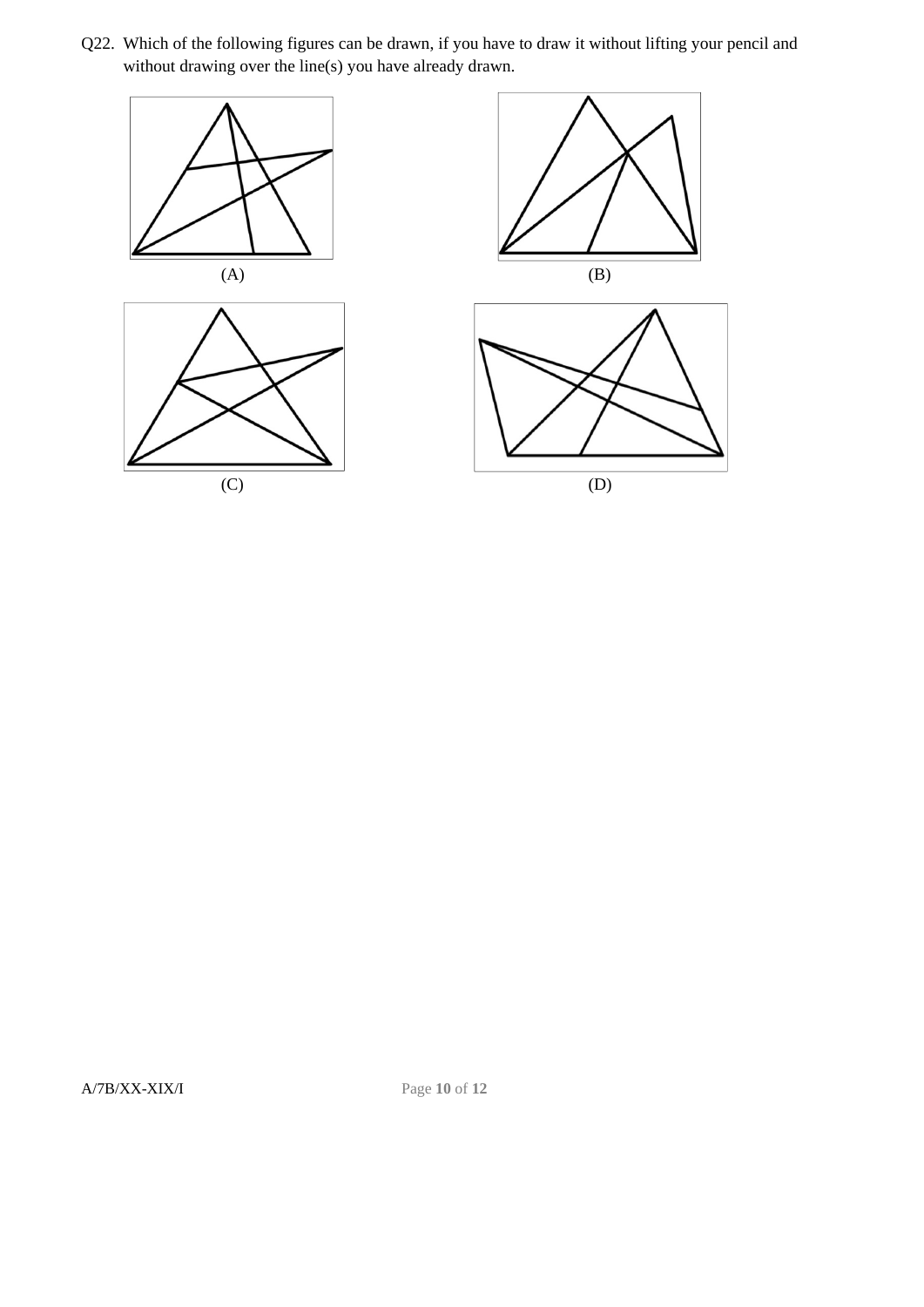## **Space for Rough Work**